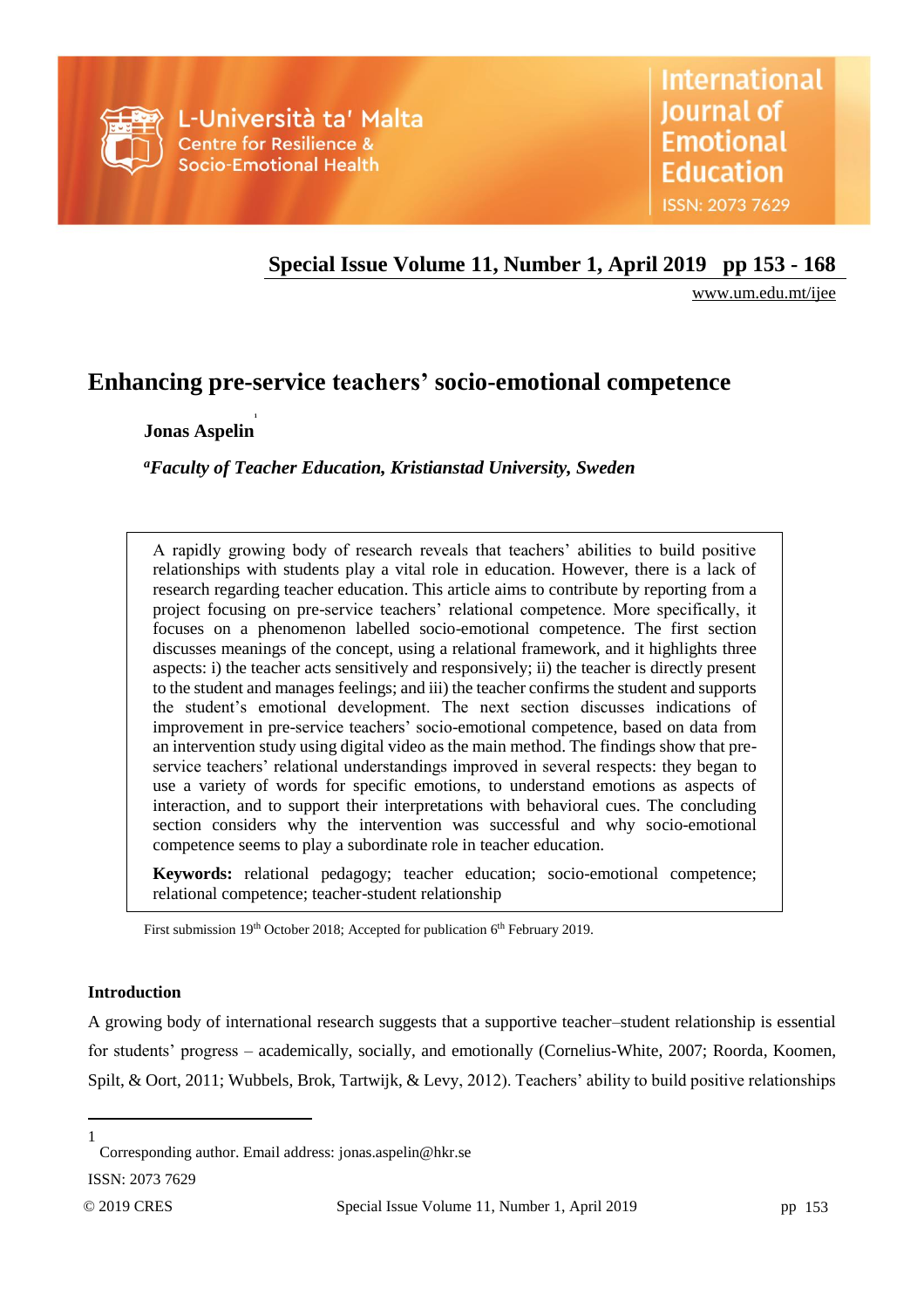plays a vital role in education (Nordenbo, Larsen, Tiftikçi, Wendt, & Østergaard, 2008; Sabol & Pianta, 2012). In recent years, researchers in the field have become increasingly interested in how relational models of professional development can be implemented in teacher education. Sabol and Pianta (2012) state that "Although most relationally-focused professional development opportunities are typically implemented during in-service, pre-service programs may be a particularly important place for relational training" (p. 226). Promising studies (Rimm-Kaufman, Voorhees, Snell, & La Paro 2003) describe how to develop pre-service teachers' relational attitudes of "sensitivity" and "responsivity", but much remains to be explored in this area.

In Scandinavian educational research, the concept of relational competence is increasingly used to define teachers' ability to build positive relationships (Aspelin, 2018; Drugli, 2012; Skibsted & Matthiesen, 2016). This applies particularly in Denmark, where relational competence has been described as "one of the most prominent concepts in our time in Danish teacher education and school" (Skibsted & Matthiesen, 2016, p. 11). Juul and Jensen (2003) introduced the concept, distinguishing between 'pedagogical craftsmanship' (educators' actions in relation to students), and 'pedagogical ethics' (educators' attitudes). The concept gained significant importance in Danish education through a research review published a decade ago. In a comprehensive and systematic review of 70 national and international effect studies, Nordenbo and colleagues (2008) concluded that proficient teachers manifest three basic professional competencies: didactic/instructional, leadership, and relational. In the report, relational competence represents teachers' skills in supporting, activating, and motivating students, and in developing relationships based on qualities such as respect, tolerance, and empathy. Other studies in the field use qualitative approaches; for instance, a recently published Danish dissertation (Klinge, 2016) portrays four teachers who, in different ways, manifest relational (in)competence. Nevertheless, research on pre-service teachers' relational competence is rare. Two exceptions are a four-year Danish research and development project and a two-year Swedish intervention study, described below (cf. Crosswell & Beutel, 2017; Woolfolk Hoy, 2013).

In the Danish project, two groups of pre-service teachers participated along with 14 teacher educators and 18 primary school teachers (Skibsted & Matthiesen, 2016). The purpose was to develop "attentive presence and empathy as components of relational competence" (Skibsted & Mathiesen, 2016, p. 14). The project was linked to follow-up research (Herskind et al., 2014; Nielsen & Fibaek Laursen, 2016) using qualitative interviews and participant observations with the pre-service teachers. Findings show that the project was for the most part successful in that the pre-service teachers developed a reflective and open-minded attitude towards their experiences and reactions.

Two groups of pre-service teachers participated in the Swedish project. Informed by conceptual studies (Aspelin, 2017a; 2017b), we developed a model of relational competence (Aspelin, 2018; Aspelin & Jonsson, 2019) that includes three sub-competences: communicative (capacity to achieve high cognitive and emotional attunement in their communication with the student), differentiation (capacity to regulate their closeness or distance in their relations with the student) and socio-emotional (this is discussed in the next section; relational competence includes behavioural, cognitive, and emotional components, and these are intertwined in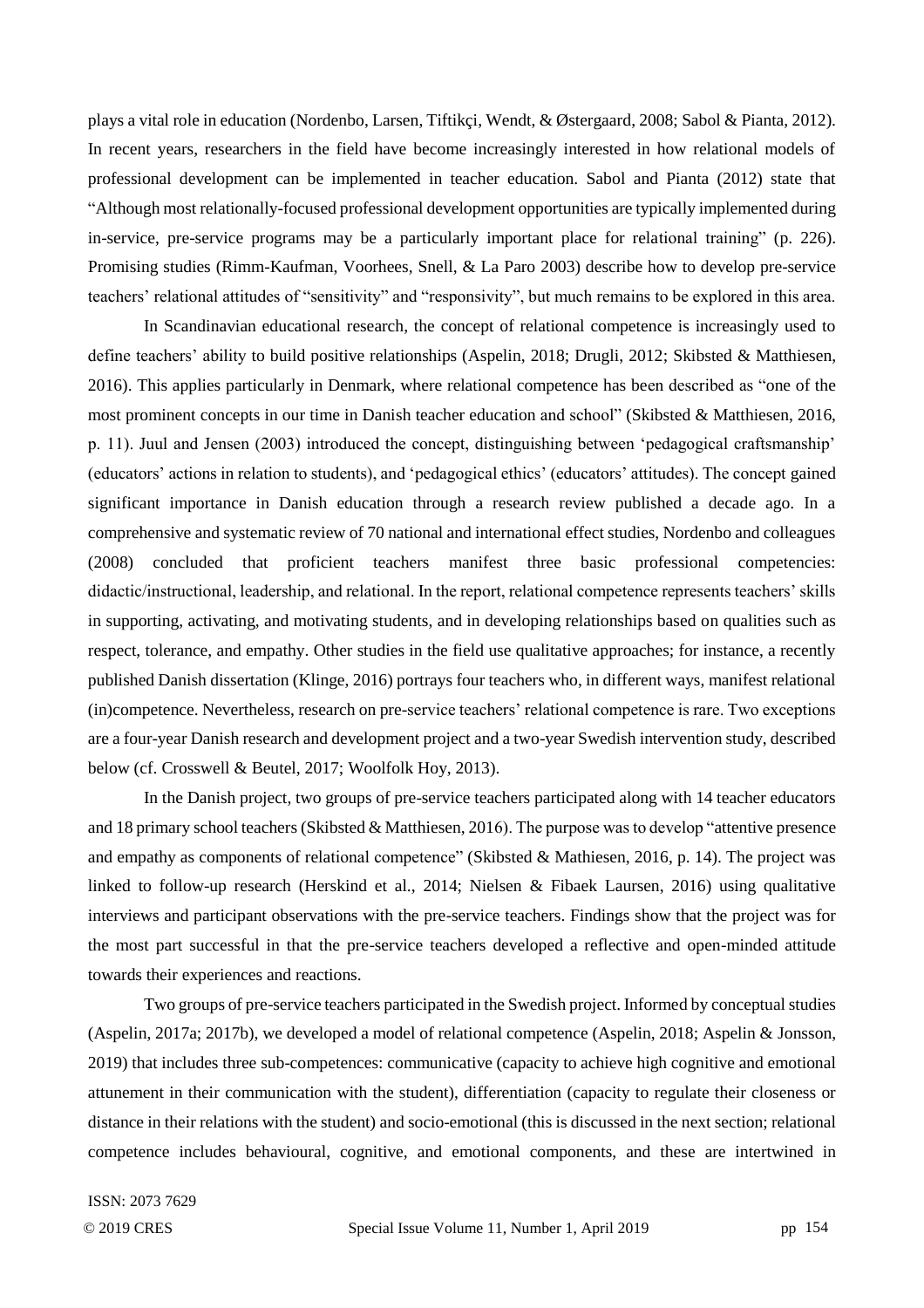pedagogical practice). The first data collection gathered information about the pre-service teachers' developmental needs in the area of relational competence. Findings indicate that pre-service teachers need to develop more precise understandings of interpersonal communication and how to build the teacher–student relationship in this context (Aspelin & Jonsson, 2019). The second data collection aimed to explore how preservice teachers' relational competence could be promoted, using digital video technology and explicit criteria (Holmstedt, Jönsson, & Aspelin, 2018). The study presented below used data from the second data collection and focused on socio-emotional competence.

The aims of this paper are i) to adopt a relational framework to discuss and define socio-emotional competence and ii) to outline signs of improvement in pre-service teachers' socio-emotional competence. The next section describes the framework and discusses and defines socio-emotional competence, followed by a presentation of a thematic analysis of pre-service teachers' socio-emotional competence, concluding with how this competence could be enhanced.

#### **What is socio-emotional competence?**

#### *Illustration: a classroom episode*

Below, a brief classroom episode from the commercial movie Precious (2009) is transcribed in detail to illustrate the forthcoming discussion of socio-emotional competence.

The movie is set in Harlem, New York, in the late 1980s. Sixteen-year-old Claireece Precious Jones has a very difficult life situation: she is abused by her parents, lives in a ghetto, has hardly any friends, feels alienated in school, and is illiterate. In the episode below, Precious has just arrived at a new school and meets her teacher and classmates for the first time. Verbal and nonverbal communications between Precious (P) and the teacher, Miss Rain (T), are transcribed. The episode lasts for about one minute. Miss Rain has just asked the students to introduce themselves by answering a number of fairly innocuous questions (their name, where they live, 'something you do well', etc.). At first, Precious rejects Miss Rain's invitation, but shortly after, she begins to speak:

3.44. P: My name Claireece Precious Jones. I go by Precious. I live in Harlem, I like yellow and… I had problems at my other school. So, I come here.

Precious looks down at her desk. When she begins to speak, she glances up at Miss Rain. When she says 'I go by Precious', she first looks down at her desk, then up at Miss Rain again. After the word 'and' is a short pause in which Precious looks down at her desk, then up at Miss Rain again. At the end of the sequence Precious again looks down at her desk.

4.06. T:Something you do well?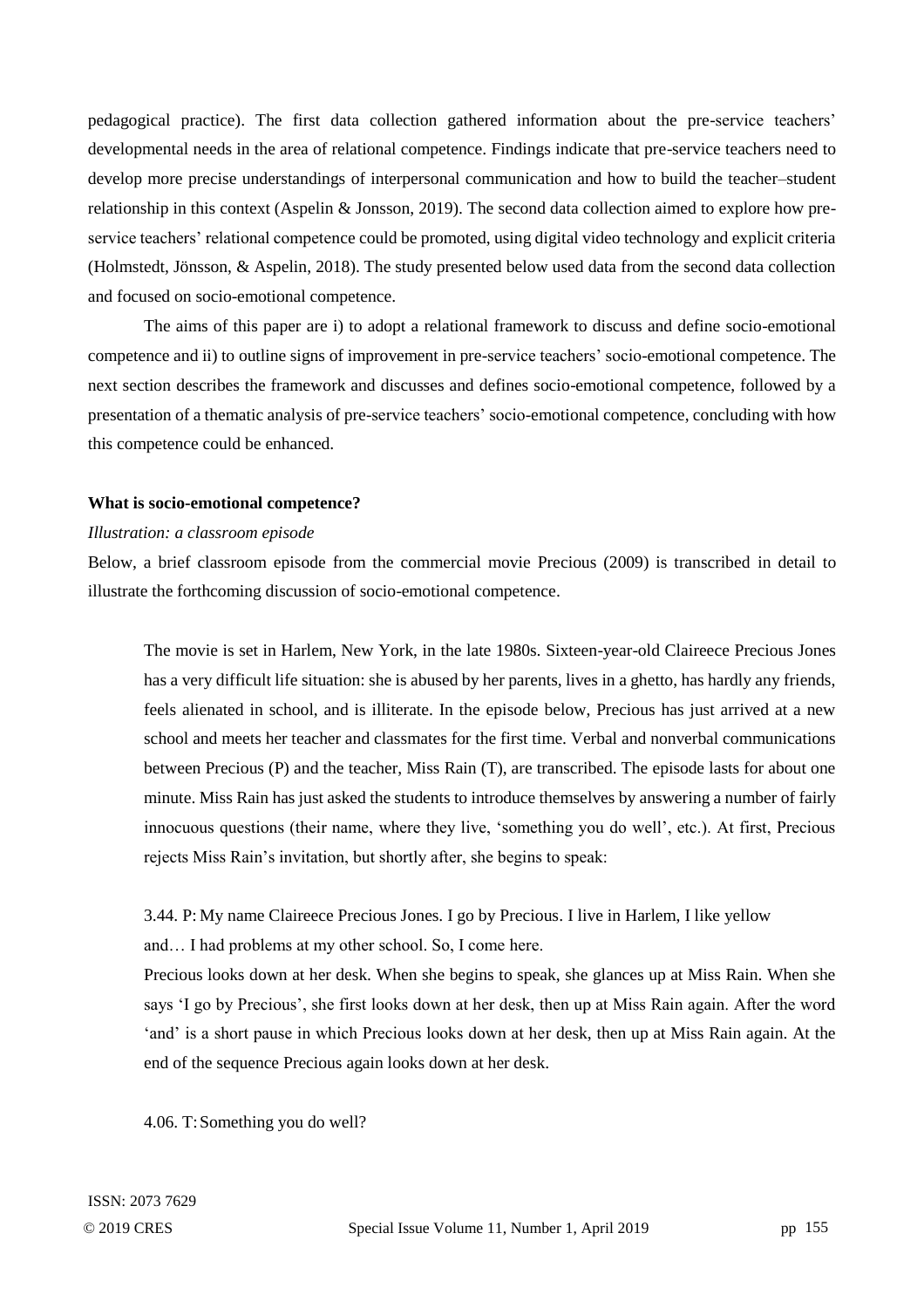Miss Rain sits pretty close to Precious. She has an open body position (does not hide herself physically) and her face is directly turned to Precious. She speaks with a soft, but also well-articulated voice. Her lips shape a tiny smile.

## 4.09. P: Nothing.

Precious shakes her head 12 times, while looking down at her desk.

## 4.12. T:Everybody's good at something.

Miss Rain's response follows immediately after Precious says 'nothing'. She still has an open body position and face. Also, she continues to speak relatively lowly and softly, but the phrase is pronounced distinctly, as if she is telling a fact. She nods her head a bit, as an accompaniment to the verbal statement.

## 4.16. P: Mm-mm.

Precious first looks up at Miss Rain, then down at her desk again, and then she closes her eyes. She shakes her head several times while uttering the vocal sounds of denial.

## 4.18. T:Come on…

Miss Rain confronts Precious. Her voice sounds a bit firmer than before. As soon as Miss Rain has spoken, Precious looks up at her teacher. Next, in a short pause, Precious closes her eyes.

## 4.23. P: Well, I can cook. And… I never really talked to the class before.

At first, Precious's eyes are closed, but she opens them when she says 'cook'. When she says 'and', she looks back down at her desk. Shortly after, once again, she looks up at Miss Rain. When she finishes her sentence, she keeps her eyes on Miss Rain for a longer time than before. Finally, she closes her eyes again.

#### 4.35. T:How does that make you feel?

Miss Rain continues to speak with a soft voice, facing Precious. At the end of her utterance, her eyes blink several times.

#### 4.45. P: Here… It make me feel here.

The moment before she responds, Precious looks up at Miss Rain. She closes her eyes the second time she says 'here', but shortly after she looks at Miss Rain – then closes her eyes again.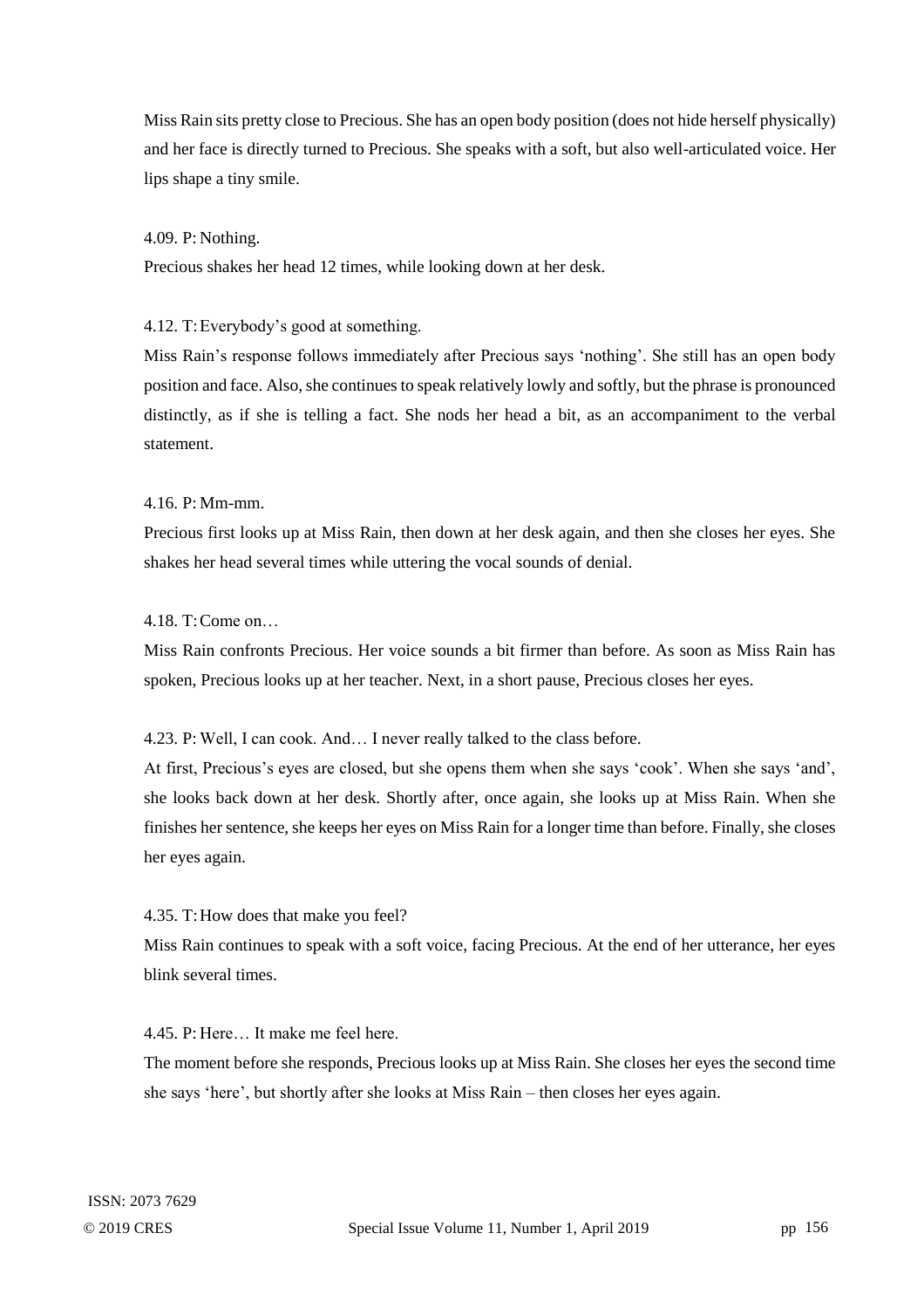## *Framework*

The present study (and the Swedish research project as a whole) was based on a relational framework in which a relationship is seen not merely as a connection shaped and changed through interaction, but also as a fundamental condition of human existence. Hence, relational competence is understood not as a capability owned by separate agents, but as a phenomenon situated between two or more people, in this case teachers and their students. A more specific relational perspective used in the project is Thomas Scheff's theory of social bonds (Scheff, 1990). Scheff, together with Arlie Russell Hochschild, Randall Collins, and others, pioneered the sociology of emotion (Kemper, 1990). According to Scheff (1990) social bonds are phenomena that hold individuals and groups together in society. Such bonds are temporary, dynamic, and largely unpredictable, existing and taking their form in interpersonal encounters. Shame and pride are considered the two basic social emotions; they deliver direct information to individuals about the status of their social bonds: shame indicates weak bonds, and pride, strong bonds. Shame and pride arise when individuals visualize and value their own behaviours in the eyes of others. These emotions are not inherently negative or positive, but rather serve as messengers about the quality of interpersonal relationships. In the next subsection, which largely builds on Scheff's theory, relational competence is understood as a teacher's capacity to build strong and vital bonds through inter-personal communication. Accordingly, socio-emotional competence is their capacity to manage emotional indicators within those bonds (Aspelin, 2018; Aspelin & Jonsson, 2019).

#### *Meanings of socio-emotional competence*

*To be sensitive and responsive.* Broadly, the concept of teachers' relational competence includes being attentive to the atmosphere in the group by taking in and organizing a variety of impressions of the moods and reactions of many students. However, in this context, socio-emotional competence is primarily understood to apply to a one-to-one-relationship in which a teacher and a student meet face to face. From the relational framework, emotions are part of an ongoing process of experience and behaviour, neither separated from nor controlled by external social influences. In other words, emotions are conceived as aspects of the interactions between and within individuals. Also, emotional expressions are understood as signals to the participating individuals about the character of the social bond. Following Scheff (1990), teachers demonstrate socioemotional competence by acknowledging their students' feelings of shame and/or pride, and they act appropriately to promote their bonds with their students. Rimm-Kaufmann et al. (2003) defined relational competence in terms of sensitivity and responsivity. On the one hand, socio-emotional competence means that the teacher perceives the student's feelings and reflects on indications of the quality of their bond. On the other hand, the teacher responds to the student in such a way that the bond is strengthened (or repaired). In other words, the socio-emotionally competent teacher experiences both sides of the relationship and responds adequately to the student's needs.

Apparently, Miss Rain meets Precious in a sensitive way. She asks questions that show interest in her student's experience of the situation. She observes and reads signs of Precious feelings, which she invites by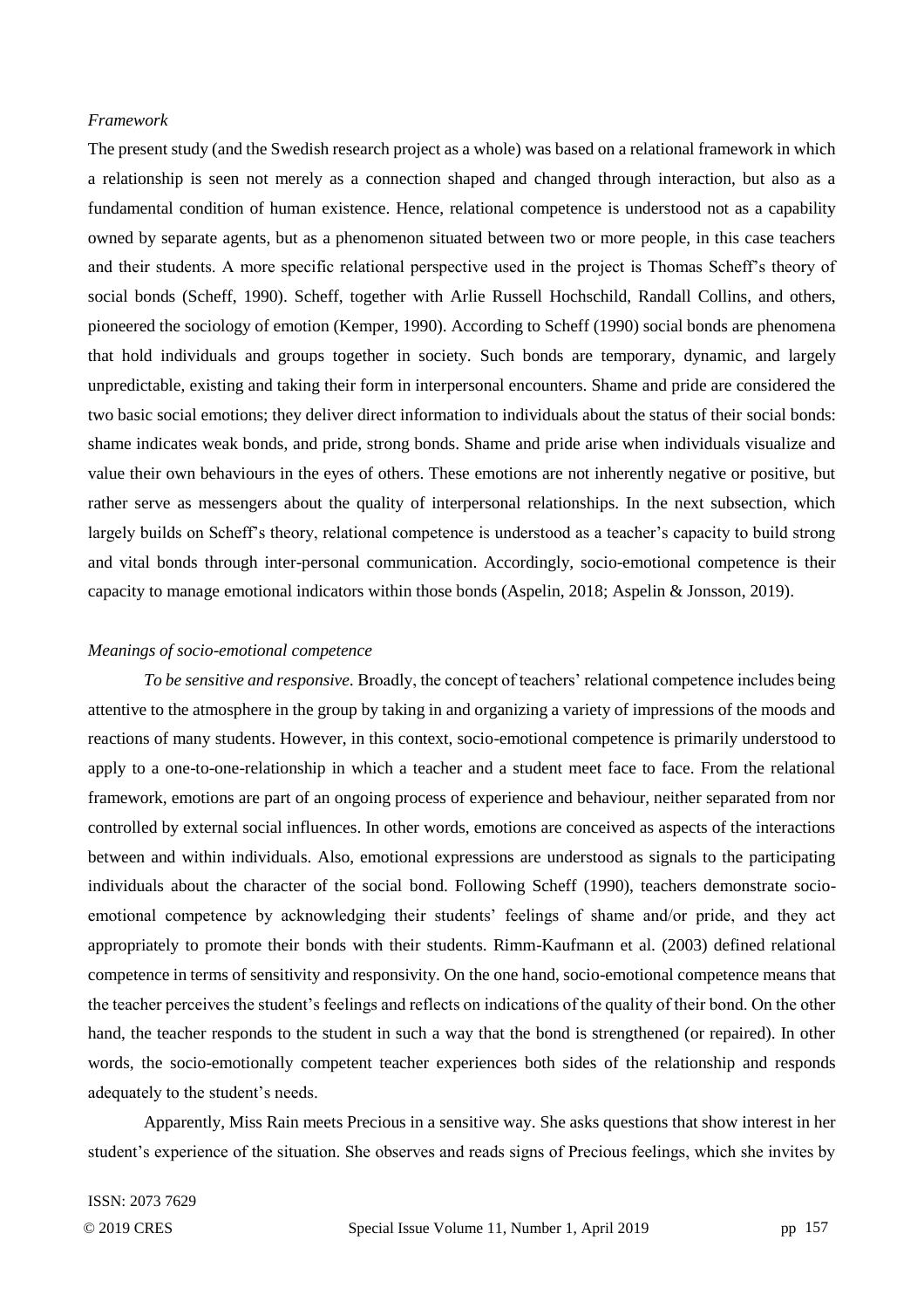her open body position and facial expression. However, Miss Rain's empathetic approach is not unlimited. She shares Precious' feelings without being overwhelmed by them. Quick as lightning she alternates between her interpretations of the student's feelings and her own emotional responses, acting both sensitively and responsively.

*To be emotionally present and to manage emotions.* From the relational framework, emotions are phenomena directly connected to interactional processes. Based on this notion, the main concept of this article is socio-emotional competence, not just emotional competence. We could say that the phenomenon is defined as part of the process Mead (1934/1947) called 'taking the role of the other'. According to Scheff (1990), building social bonds requires individuals who are emotionally present to each other, perceive each other's roles emotionally, and share each other's feelings. The concept involves individuals acknowledging and, in some sense, managing their own and each other's emotions, unbounded by static emotional conditions. In this context, we can also apply Hochschild's (1990) concept of 'emotion work', in which individuals manage emotions from their professional role. If we adopt Scheff's and Hochschild's concepts, socio-emotional competence means that teachers interpret and manage emotions in ways that benefit the partner and the relationship, as well as themselves.

At the beginning of the quoted episode, Precious acts insecure and ashamed. This is indicated, for example, by her continuously looking down at her desk and shutting her eyes when she speaks. Precious attributes to the environment a negative attitude, and she holds onto negative feelings about herself. In contrast, Miss Rain is emotionally positive, present, awake, and open to Precious's experiences. She is sensitive to subtle shifts in her student's behaviour. Even so, Miss Rain does not let Precious' shame control her pedagogical action and her empathy has clear limits. She experiences the student's side of the relationship and manages the emotions as they arise.

*To confirm the student and have a sustainable emotional influence.* Socio-emotional competence, as we have seen, refers to teachers' relational actions and attitudes in an ongoing communicative process. However, the phenomenon also includes a wider, pedagogical purpose. Scheff (1990) suggests that shame and pride are indicators of the status of the social bond and provide messages about how to strengthen the bond. From this perspective, we could say that relationally competent teachers reflect on the emotional flow they experience and act to build sustainable bonds. The teacher supports individual students' feelings of pride as well as their ability to acknowledge and deal with shame. The teacher's emotional task is not just to confirm students in the here and now, but also to promote their emotional development. Jordan's (2004) notion of relational competence may contribute to this discussion. Jordan defines relational competence as the capacity to move another person emotionally and to be moved in turn. Acting relationally competent therefore includes supporting individuals to move forward emotionally and to initiate significant changes in their future relationships. Socio-emotionally competent teachers make a difference; their actions have a positive, valuable impact on the student's self-esteem.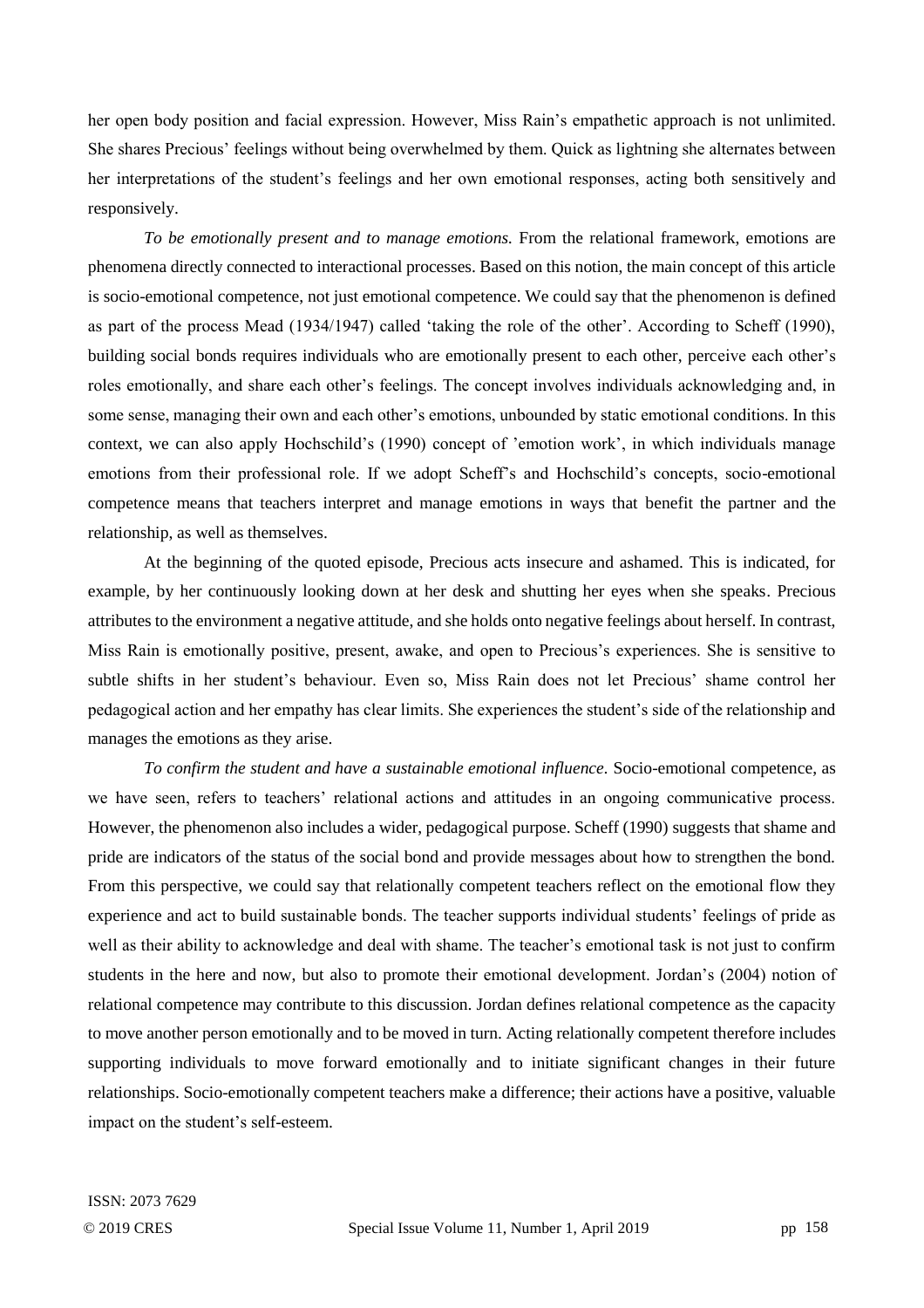Miss Rain has an active approach to emotions; she encourages Precious to reflect on and manage her emotions, to break out from her shame, and to acknowledge feelings of pride. She embodies the message that feelings are not constant conditions. At the end of the episode, Precious' emotional attitude has been transformed; she and her teacher experience mutual pride. Also, Precious has been part of a relationships that has potential value for her future education, as becomes evident later in the movie. Miss Rain's emotional influence is productive in the concrete situation and in the longer run.

#### **Methodology**

The present study aimed to explore how pre-service teachers' understandings of socio-emotional competence could be enhanced by an intervention focused on digital video recording and using criteria for interpersonal communications. We chose digital video as the main method based on research showing that this method has a positive impact on teachers' relational capacity (Pianta, Stuhlman & Hamre, 2002; Rimm-Kaufman et al, 2003; Sabol & Pianta, 2012). Hughes (2012) refers to a body of research in which teachers were given feedback on the relational aspects of their teaching and this process improved both teacher–student relationships and students' achievements. Hughes recommends that teachers and pre-service teachers explore social and emotional climates that are positive for learning. Hughes also advocates a model in which teachers and preservice teachers reflect on their communications with students on video films.

The study was designed as an intervention study. A group of pre-service teachers  $[n = 10$  (mean age 29 years)] analysed teacher–student relationships portrayed in video sequences. These participants attended a teacher-education programme for teaching grades 4 to 6 (i.e., students aged 10–12 years). The study was conducted during the sixth semester of the eight-semester programme. All pre-service teachers in the course participated. Altogether, the researchers met the participants on four occasions, each lasting 2 to 3 hours. The analysis below discusses results from occasions 1 and 2. The study was carried out in accordance with the Ethical Guidelines for the Humanities and Social Sciences set out by the Swedish Research Council.

Professional film-makers created the video sequences. The research team wrote manuscripts for three sequences to take place in the school environment. The stories were taken from previous research or our own experiences and focused on interpersonal communications between teachers and students. We aimed to depict situations in which the teachers were challenged in some way. The film makers processed the manuscripts, engaged actors and extras, arranged the scenes, and recorded and edited the films.

Findings below focus on the pre-service teachers' responses to one of the video sequences. This sequence takes place in a classroom and portrays a parent–teacher conference, between a teacher, a student, and the student's mother. The plot is as follows: the teacher reads assessments from various teachers and repeatedly asserts that the student is too quiet and should speak up more in the classroom. The student looks more and more dejected, which the teacher does not notice. The mother becomes upset and says that the teachers seem to neglect the student as a person.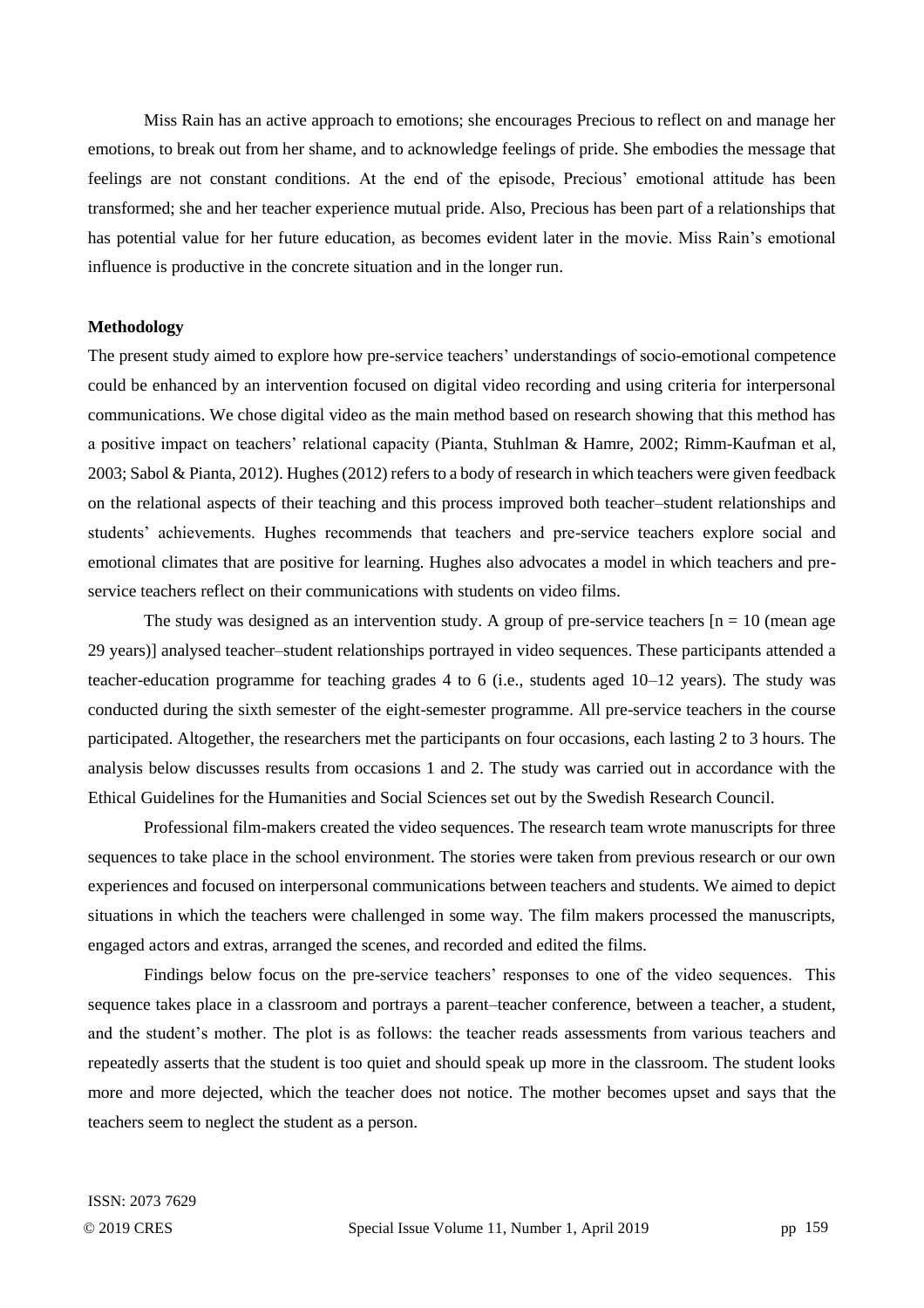The intervention contained the following three distinct steps:

1) The pre-service teachers watched the video sequence and then analysed the situation, using general questions about the teacher–student relationship, namely: i) Describe the situation: What do you notice? ii) Analyse the teacher-student relationship: a) In what way(s) do you think the teacher acts to support a positive relationship with the students? b) In what way(s) do you think the teacher counteracts a positive relationship with the students? iii) Describe how you think the teacher should have handled the situation.

2) Explicit criteria for teachers' relational competence, elaborated from Scheff's theory, were then handed out to the participants (see Appendix). The criteria were explained by an expert in the field, who also modelled how to use them, by analysing the sequence from Precious, transcribed above.

3) The pre-service teachers analysed the first video sequence again, this time with the support of the criteria.

Thus, data for this section are 10 pre-service teachers' analyses of simulated teacher–student relationships presented on digital video, written before and after they had access to criteria for teachers' relational competence. The texts were analysed using qualitative thematic analysis (Braun & Clarke, 2006) and responses before and after the intervention were compared to identify differences between the two occasions. All comments relevant to emotions were noted and transformed into themes. In the section below, words that signify emotions are marked in italics.

#### **Findings**

#### *Before the intervention*

Earlier studies that focused on the first occasion (Aspelin & Jonsson, 2019) revealed that the pre-service teachers focused on didactic and leadership aspects when they analysed the film. They mainly commented on how the teacher organized the conference, evaluated the student's performances, and reported on grades. Most participants also commented on the teacher–student relationship, but with relatively vague and abstract terminology.

From an emotional perspective, the parent–teacher conference is quite dramatic: the student apparently feels repressed. Even so, the pre-service teachers hardly mention emotions at all. When they do, they use indistinct expressions; mainly the Swedish word jobbig, translated below as 'problematic', 'difficult', 'demanding', and 'hard':

The student seems to think that the situation and the assessments are demanding [*jobbiga*], which the teacher doesn't notice. (Rachel, Occasion 1).

We notice that when the teacher mentions the student's silence, the student reacts and thinks that it is hard to take [*jobbiga*]…. (Ebba, Occasion 1).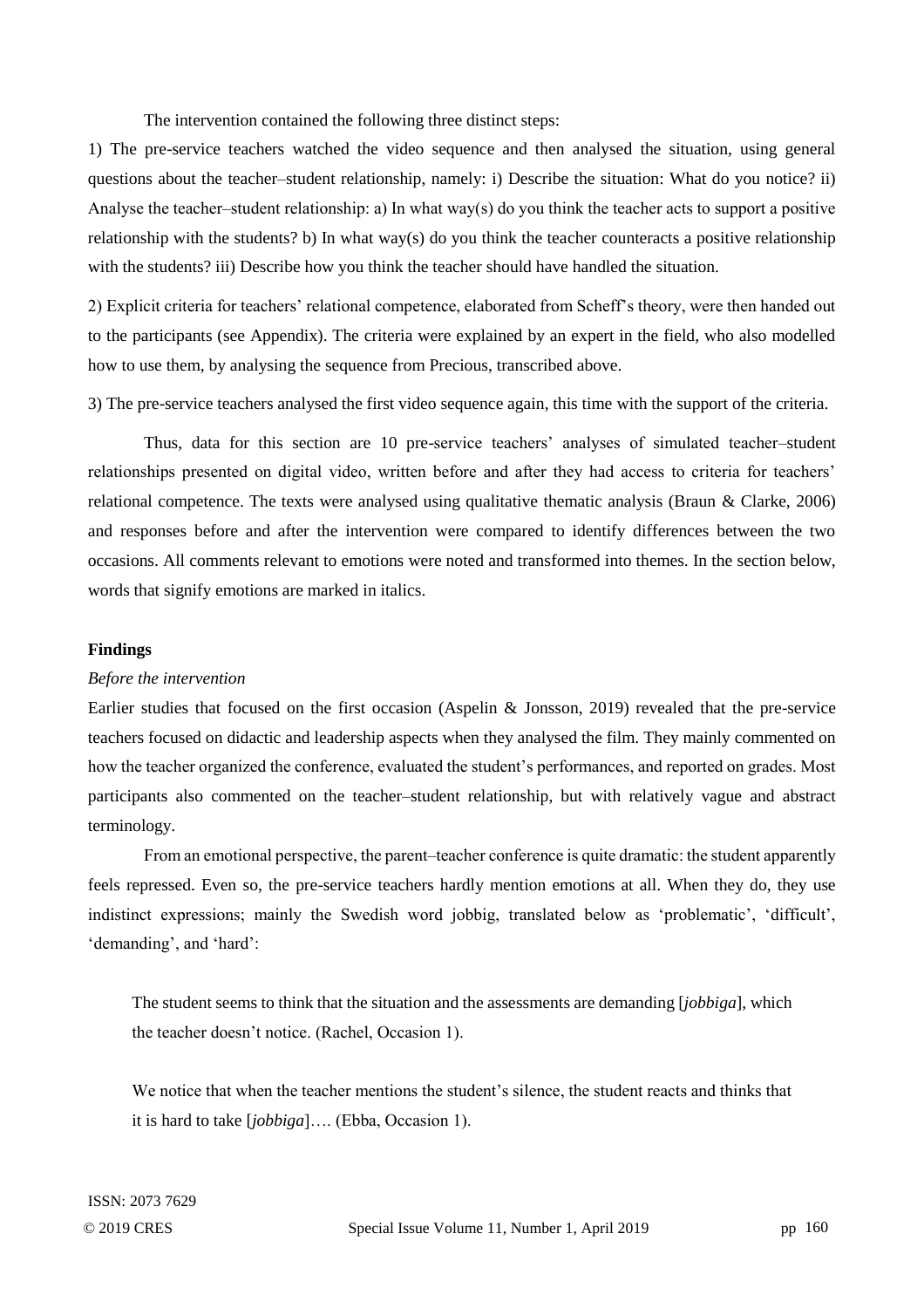Also, the pre-service teachers use the word jobbig to describe the emotional atmosphere of the social situation:

The teacher is quite straightforward and does not seem to consider that teacher–parent conferences could be hard [*jobbiga*] for students, and she does nothing to ease the situation. (Sarah, Occasion 1).

It seems to be a problematic [*jobbig*] situation for both the student and the teacher (…). (Linnea, Occasion 1).

The pre-service teachers also describe the student's feelings in other, yet still quite vague, emotional terms:

I don't think that the student will leave this conference encouraged by the teacher's words, but rather the opposite: fully *depressed* and not at all motivated to get higher grades (Olivia, Occasion 1).

The teacher does not seem to be able to read the atmosphere, to see that the student feels *uncomfortable* (…). (Astrid, Occasion 1).

On the video, we see a student who's not feeling good. (Alicia, Occasion 1).

There is one exception in the texts, a pre-service teacher who notes a distinct emotion:

It looks like the student is becoming *anxious*, and the teacher doesn't notice this, but just keeps on babbling. (Alicia, Occasion 1).

Thus, before the intervention, the pre-service teachers hardly mention emotions; when they do, it is in general, vague terms, unrelated to concrete observations.

## *After the intervention*

The pre-service teachers' analyses changed radically on the second occasion: i) they shifted focus from didactic and leadership aspects to the teacher–student relationships, and ii) they advanced from a rather sketchy to a more precise analysis of relationships. These findings, reported earlier (Aspelin & Jonsson, 2019), are reflected in the pre-service teachers' more detailed understanding of emotions. First, all participants use words that designate specific feelings. For instance, Rachel uses four such words below: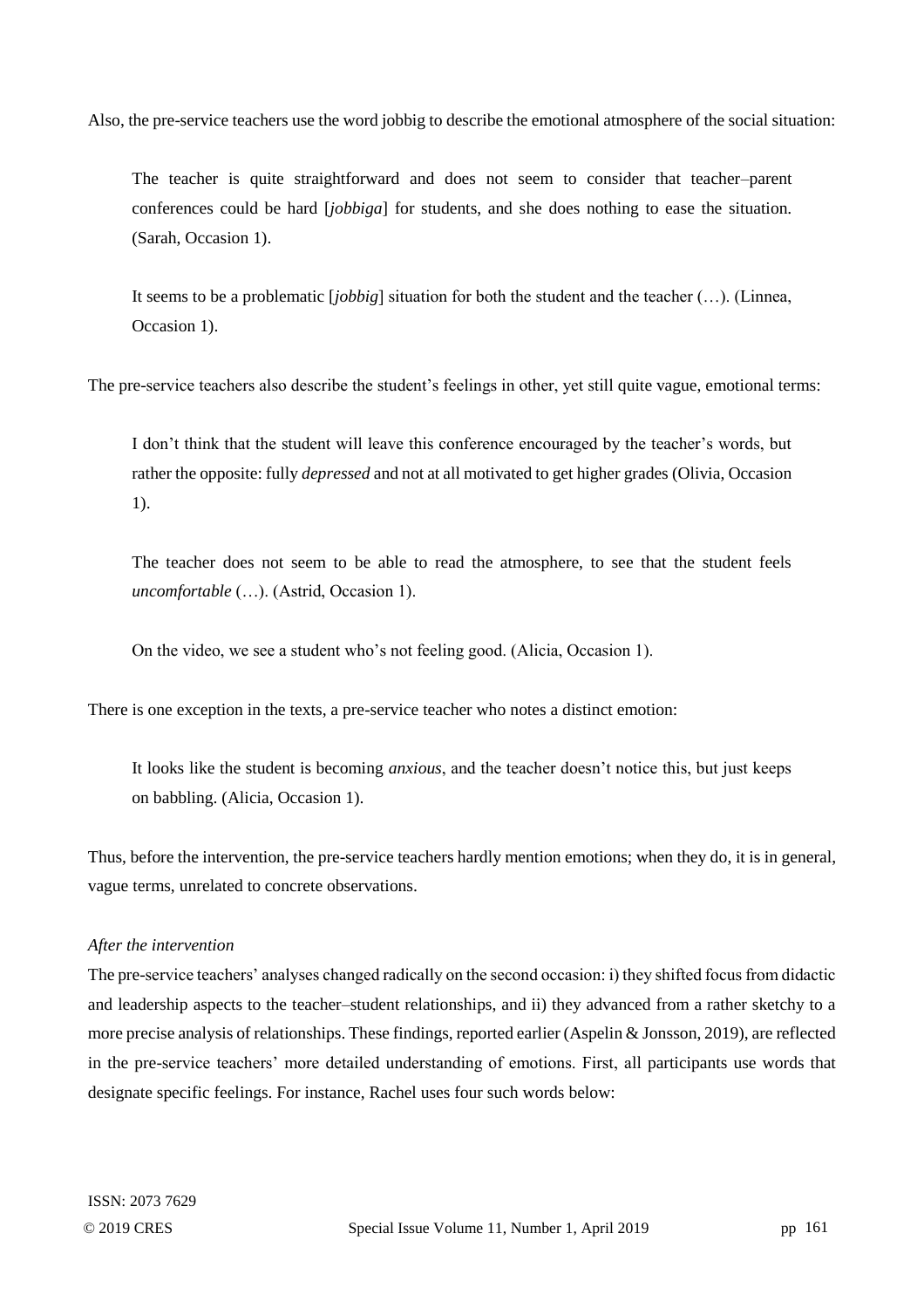The teacher does not read the student's feelings and doesn't show any *empathy* (…). The student expresses *shame* and *grief*. The student shows, with both facial expression and gestures, that she is *embarrassed*, from beginning to end. (Rachel, Occasion 2).

Second, the pre-service teachers explicitly connect emotions to individuals. Ebba, for instance, uses several words that describe what the teacher and the student seem to feel:

The teacher searches for eye contact with the student; she nods and smiles now and then, but she seems *stressed* and *detached*. She does not confirm the student… because she doesn't notice that the student is showing signs of *anxiety*. (Ebba, Occasion 2).

Linnea interprets the teacher's behaviour as lack of patience and the student's behaviour as expressions of shame:

The teacher doesn't share the student's feelings (…). The student's gaze flutters and she feels *ashamed* of her feelings. The teacher shows no *patience* in receiving feedback from the student, she just keeps on talking. (Linnea, Occasion 2).

Alicia interprets the teacher's behaviour in terms of irritation:

This makes the teacher surprised and she looks *irritated*. The teacher bites her lips. (Alicia, Occasion 2).

Third, the pre-service teachers now connect emotions to the visible interaction between teacher and student and support their interpretations with behavioral cues:

I would say that the teacher is not the least responsive to the student's feelings – she doesn't observe that the student presses her lips together and looks down at her desk and tries to hide her face. When the teacher first mentions that the student is quiet, the student looks down at her desk and tries to hide her face a bit with her hand, as if she is *ashamed*. (Ninni, Occasion 2).

The teacher is not sensitive to the student's feelings. Obviously, the student is *sad* and she is cringing on her chair. But the teacher keeps going on, like a steamroller, even though the student is not *comfortable* at all. I get a very bad feeling in my stomach, because, apparently, the student is *sad*. (Olivia, Occasion 2).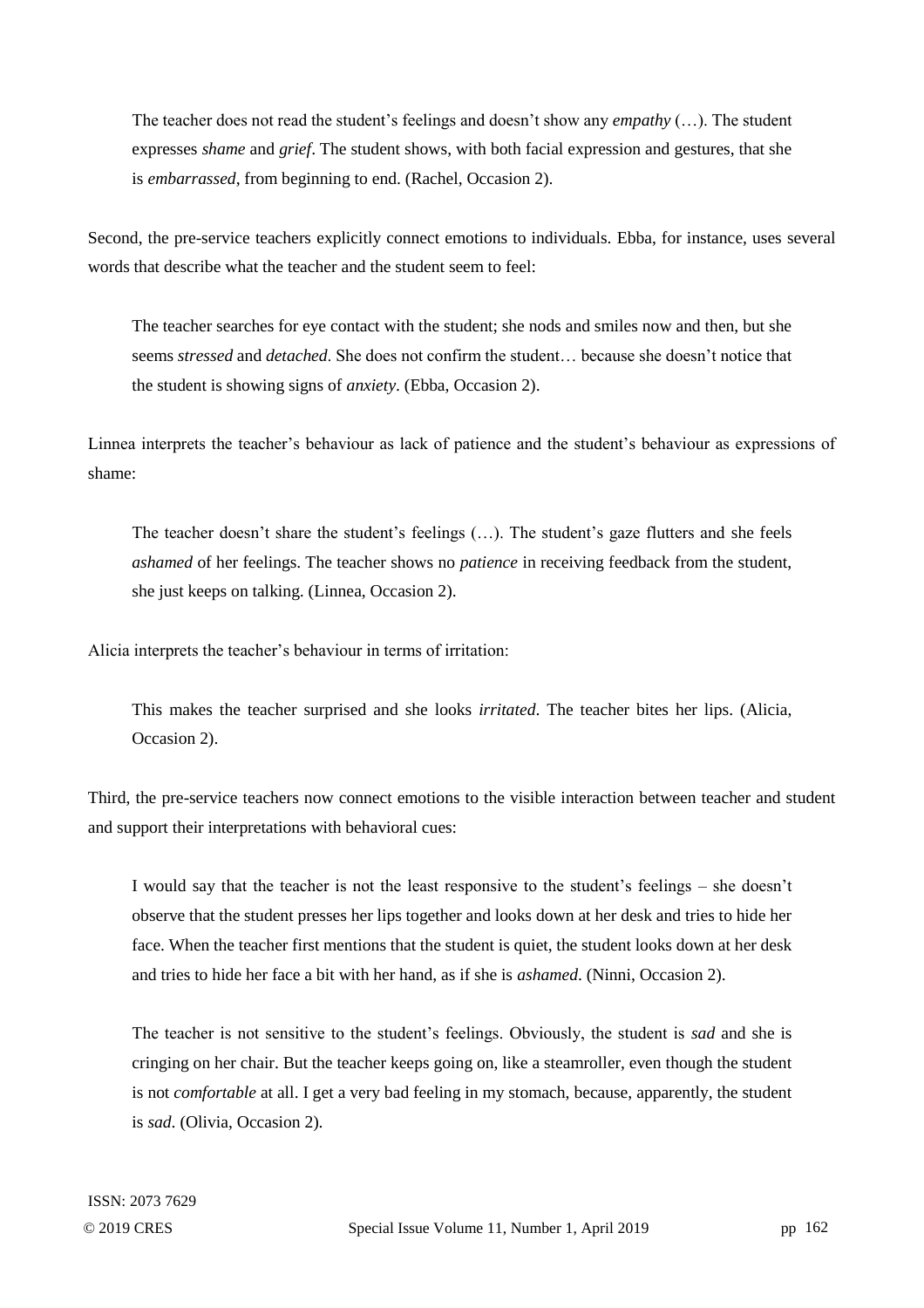Similar observations and interpretations appear in other texts, such as the following:

The teacher is not sensitive to the student's feelings (…). The student shows that she is feeling *uncomfortable* and *insecure* through continuously looking down at her desk. (Astrid, Occasion 2).

We see a teacher who is not sensitive to the student's feelings. Also, we see a student who doesn't feel good, she seems to become *anxious* when the teacher talks about grades and tells her that she is silent. The student looks down at her desk and covers her eyes with her hands. (Alicia, Occasion 2).

It is clear that the student doesn't feel good in this situation, but, still, the teacher continues the conversation as if the student isn't showing anything. The student has a hiding behaviour, which is shown when she looks down at her desk and repeatedly tries to hide her face behind her hand. (Rachel, Occasion 2).

Thus, we see indications of improvement: after the intervention, the pre-service teachers use a variety of words for different, specific emotions. They also speak of emotions as individual experiences. Moreover, they connect emotions to the teacher–student relationships and seem to understand emotions as aspects of the interaction rather than as activities taking place within separate individuals. In addition, the pre-service teachers' interpretations are based on visible behavioural signs in the film.

### **Discussion**

One pertinent question we need to ask is why teachers' socio-emotional competence plays such a subordinate role in teacher education? One reasonable answer could be that research in the field is still lacking, which makes it difficult for educators to find theoretical support. The same reasoning applies to teachers' relational competence in a wider sense (Nordenbo et al., 2008). Another possible answer – and this follows Fibaek Laursen's (2004) assertion about relational competence in general – is that emotions are not regarded as aspects of professionalism, but rather as private and personal issues. Yet another reason may be that emotions, especially 'negative' ones, are considered risky topics among teachers (and other professionals). Skibsted and Matthiesen (2016) argue that many teachers are not inclined to discuss relational problems in their classes. In more general terms, Scheff (1990) states that there is a tendency in late modern society to avoid acknowledging human inter-dependence and human shortcomings, and thereby shame and similar feelings are systematically suppressed. Furthermore, teacher education, as well as education in general, is increasingly focused on academic standards, goals, and achievements. At the core of most curricula we find subject knowledge and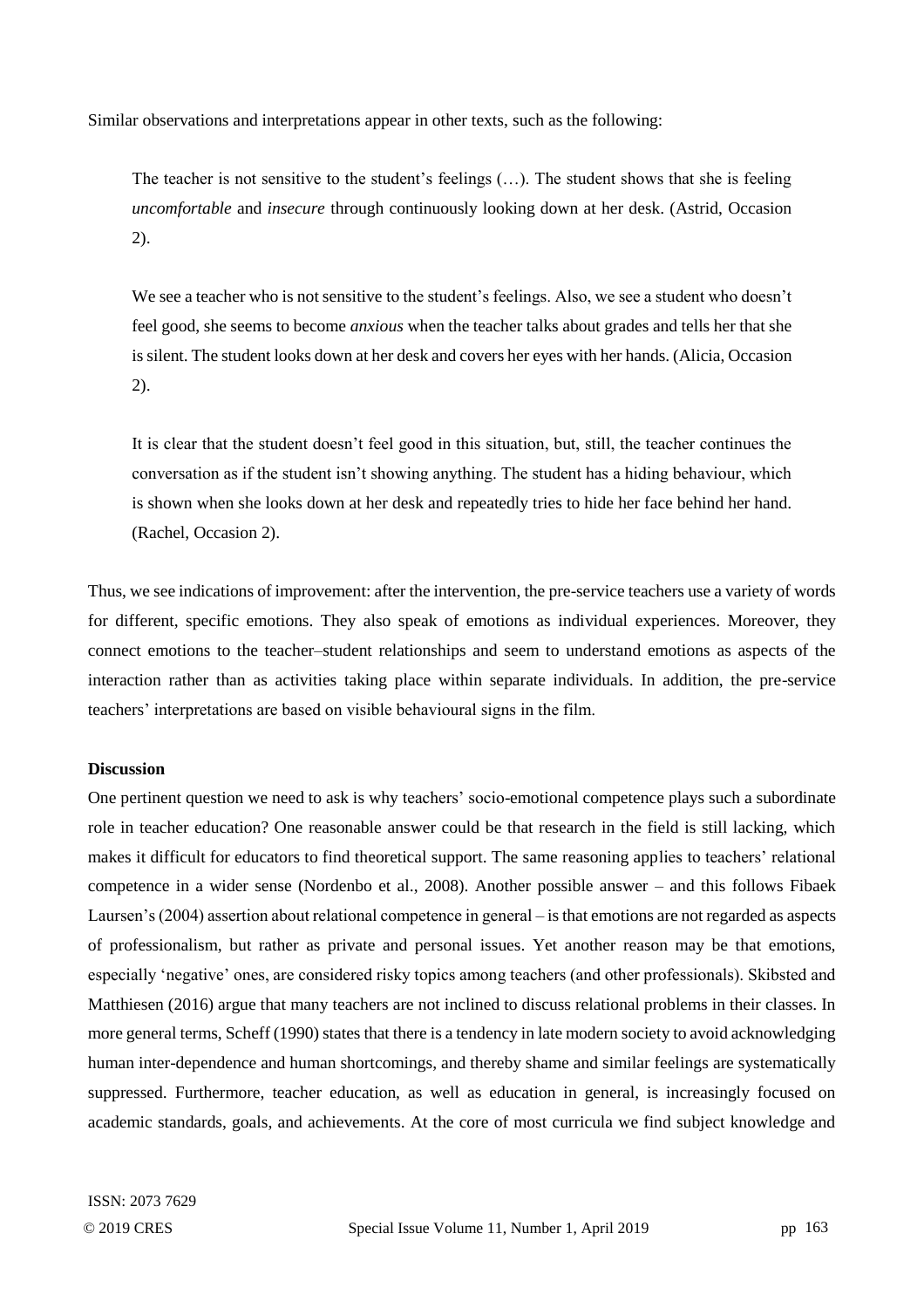didactic competence. Finally, many educators would probably say that socio-emotional competence is implicit in the educational processes that it develops by itself in parallel to other competencies.

This paper proposes that socio-emotional competence is an important pedagogical competence and that it can be developed in teacher education. The concept has been discussed from the basic idea of emotions as aspects of ongoing relational processes. It has been defined as a relational capacity – the ability and willingness to act sensitively and responsibly, to be emotionally present and manage feelings, to confirm students emotionally in the here and now, and to promote students' emotional development. The article recommends that teachers and pre-service teachers develop socio-emotional competence in these senses.

Moreover, the study shows that pre-service teachers' conceptions and valuations of socio-emotional competence could be developed significantly within a small project. Previous research confirms that digital video is an effective method for professional development in general. Findings in this article are consistent with studies that have used video-based reflection to promote pre-service teachers' relational competence. By observing and analysing interactions between teachers and students on video films, the pre-service teachers in the current project advanced from hardly noticing emotions at all to delivering relatively qualified relational observations and interpretations. After the intervention, the pre-service teachers were significantly more advanced in their abilities to i) name specific emotions; ii) link emotions to individual experiences; iii) describe emotions as aspects of interaction between teachers and students; and, iv) connect emotions to visible behaviour. They also began to understand managing emotions as a part of teachers' professional responsibility.

A focus group interview with the whole group after the project suggested why the intervention was successful (see Aspelin, 2018). Before the project, the pre-service teachers had not reflected much on teacherstudent relationships. The courses at the university had focused on other issues. Hence, the pre-service teachers were confused on the first occasion, when they were asked to do a relational analysis of a film sequence. In their responses on the first occasion, they approached the questions from a common sense perspective combined with the didactic approach they were trained for. According to their statements, their progress on the second occasion was due to the combination of explicit criteria, modelling, and analyses of teacher–student interactions from video sequences.

This part of our project focused on pre-service teachers' conceptions of relational competence. It remains to be seen whether the intervention had any practical pedagogical consequences for the participants. An article published in this journal (Reeves & Le Mare, 2017), in which the researchers examined the changing beliefs and experiences of three elementary school teachers who participated in education about relational pedagogy, reveals that it was far from easy to go from relational theory to pedagogical practice. These findings are in line with preliminary results from the final part of our projects, in which four pre-service teachers were video-filmed during their in-service training and interviewed about their teaching.

Of course, just because it could be difficult to bridge gaps between theory and practice, we should not prevent ourselves from trying to promote important competences in teacher education. Reeves and Le Mare (2017) conclude that: 'We must ensure that pre- and in-service teachers are properly supported to develop a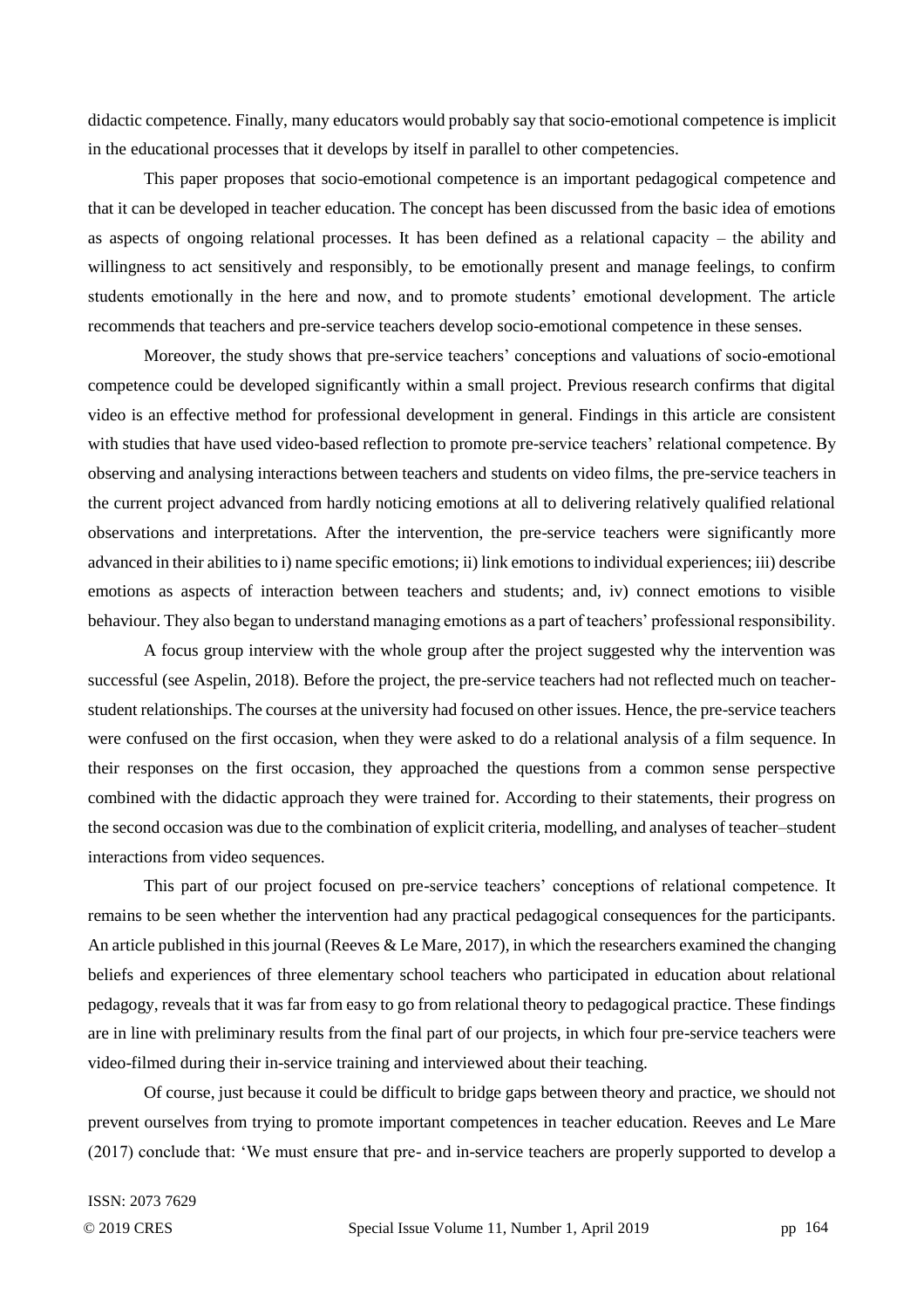relational pedagogical orientation so as to foster positive social, emotional and academic development and life success for children'. This sentence reminds us of the main reason for promoting pre-service teachers' socioemotional competence: so that students in school will meet caring teachers.

## *Limitations and suggestions for future research*

Much remains to be discovered and explored in the area of teachers' relational competence. Because this paper is based on a small-scale study with only ten participants, the findings may not be generalizable to other populations of pre-service teachers. Moreover, because the study aimed to focus on and explore the pre-service teachers' analyses of constructed situations, it remains to be seen how the participants would act in actual pedagogical situations. A general suggestion for future research is to explore pre-service teachers' relational competence in their pedagogical practice. Other methods may also be useful to examine this area. The current study mainly used video-based reflection. In the next phase, we will add a dimension of virtual reality to give participants an (even) more authentic experience of the educational situation. We will also focus on a larger population, approximately 80 participants, and another type of student-teachers, namely pre-service special educators. With these targets, we expect to get data that will enable comparisons of relational competences in different educational settings.

## **Funding**

The research presented has been funded by Kristianstad University, Sweden.

## **References**

- Aspelin, J. (2017a). We can recite it in chorus now! An interactionist approach to the teacher-student relationship and teachers' relational competence. *Classroom Discourse, 8*(1), 55-70.
- Aspelin, J. (2017b). In the heart of teaching. A two-dimensional conception of teachers' relational competence. *Educational Practice and Theory, 39*(2), 39-56.
- Aspelin, J. (2018). *Lärares relationskompetens. Vad är det? Hur kan den utvecklas?* [Teachers' relational competence; in Sw.]. Stockholm: Liber förlag.
- Aspelin, J., & Jönsson, A. (2019). Relational competence in teacher education: Concept analysis and report from a pilot study. *Teacher Development, 23*(1), 264-283.
- Braun, V., & Clarke, V. (2006). Using thematic analysis in psychology. *Qualitative Research in Psychology, 3*, 77–101. doi: 10.1191/1478088706qp063oa
- Cornelius-White, J. (2007). Learner centered teacher-student relationships are effective: A meta-analyses. *Review of Educational Research, 77*(1), 113–143.
- Crosswell, L., & Beutel. D. (2017). 21st century teachers: how non-traditional pre-service teachers navigate their initial experiences of contemporary classroom. *Asia-Pacific Journal of Teacher Education, 45*(4), 416-431. Doi:10.1080/1359866x.2017.1312281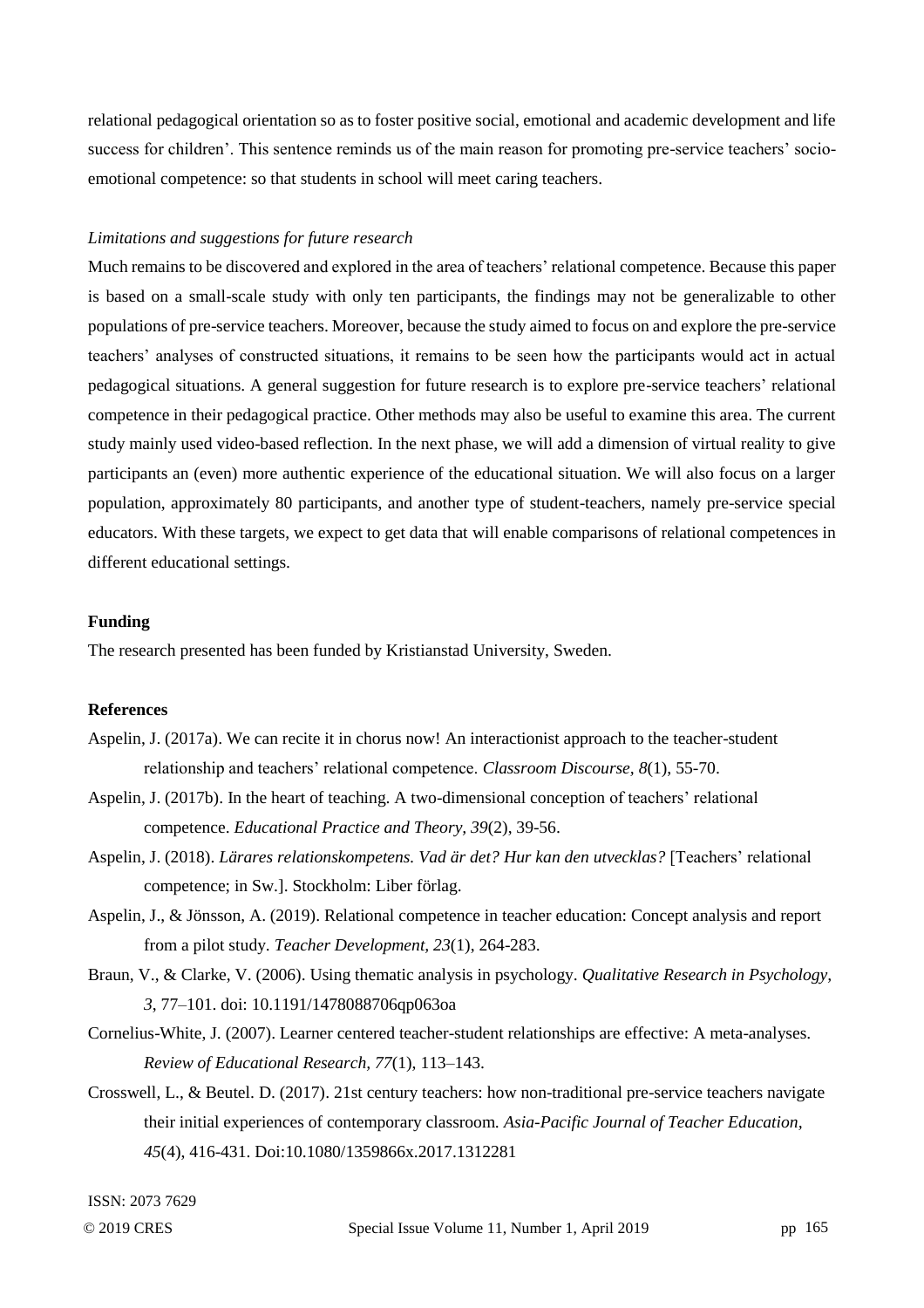- Drugli, M. B. (2012). *Relasjonen laerer og elev* [The teacher-student relationship; in Norwegian]. Oslo: Cappelen Damm.
- Fibaek Laursen, P. (2004). *Den autentiska läraren: Bli en bra och effektiv undervisare – om du vill*. [The authentic teacher; in Danish]. Stockholm: Liber.
- Herskind, M., Fibaek Laursen, P., & Nielsen, A. M. (2014). Relationsarbejde og praktik [Relational work and practice, in Danish]. *Unge paedagoger, 75*(2), 33–39.
- Hochschild, A. R. (1990). Ideology and emotion management: a perspective and path for future research. In T. Kemper, *Research agendas in the sociology of emotions* (pp 117-121). New York: State University of New York Press.
- Holmstedt, P., Jönsson, A., & Aspelin, J. (2018). Le*arning to see new things: Using criteria to support preservice teachers' discernment in the context of teachers' relational work.* Frontiers in Education. Retrieved on 21st June 2018 from: https://doi.org/10.3389/feduc.2018.00054
- Hughes, J. N. (2012). Teacher-student relationships and school adjustment: progress and remaining challenges. *Attachment & Human Development, 14*(3), 319–327.
- Jordan, J. (2004). Toward competence and connection. In J. Jordan (Ed.), The complexity of connection. *Writings from the Stone Center's Jean Baker Miller training institute* (pp 11-27). New York: The Guilford Press.
- Juul, J., & Jensen, H. (2003). *Relationskompetens i pedagogernas värld* [Relational competence in the educators´ world; in Danish]. Stockholm: Runa förlag.
- Kemper, T. (1990). (Ed.), *Research agendas in the sociology of emotions*. New York: State University of New York Press.
- Klinge, L. (2016). *Laerarens relationskompetence. En empirisk undersøgelse af, hvordan lærerens relationskompetence viser sig i interaktioner med elever og klasser i almenundervisningen i folkeskolen.* [The teacher´s relational competence; in Danish]. PhD Thesis, University of Copenhagen, Denmark.
- Mead, G. H. (1934/1947). *Mind, Self and Society – from the Standpoint of a Social Behaviorist*. Chicago, IL: University of Chicago Press.
- Nielsen, A. M., & Fibaek Laursen, P. (2016). Relationskompetence og klasseledelse i laereruddannelse. [Relational competence and classroom management in teacher education; in Danish]. In: E. Skibsted, & N. Matthiesen, (Eds.) *Relationskompetencer i laereruddannelse og skole* (pp 43-70). Fredrikshavn: Dafolo.
- Nordenbo, S. E., Larsen, M. S., Tiftikçi, N., Wendt, R. E., & Østergaard, S. (2008). *Laererkompetenser og elevers laering i förskole og skole. Ett systematisk review utfört for kunnskapsdepartementet*, Oslo. [Teacher competences and pupil achievement in pre-school and school; in Danish]. Danish Clearinghouse for Educational Research. Köpenhamn: Danmarks Paedagogiske Universitetsskole.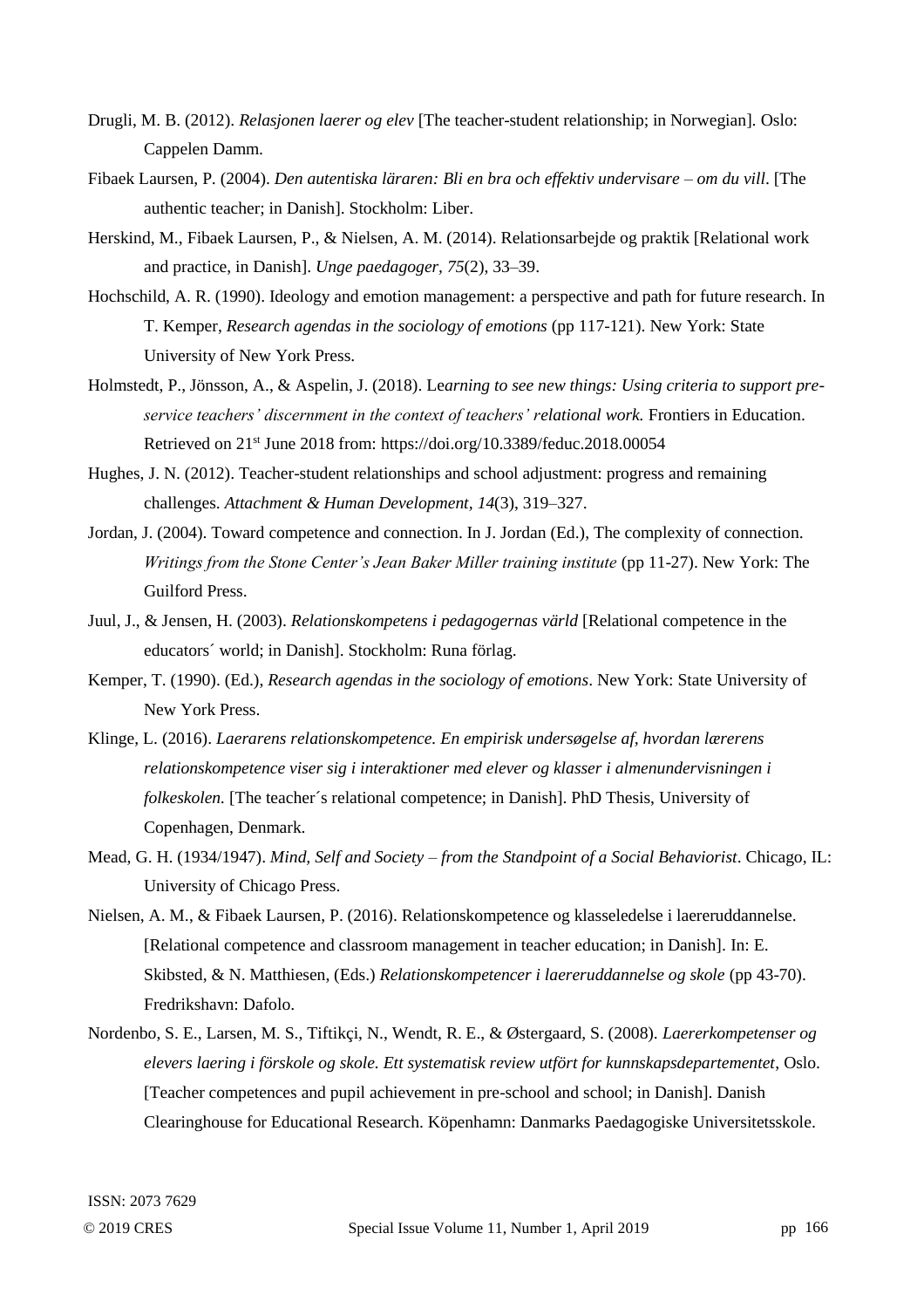- Pianta, R. C., Stuhlman, M. W., &Hamre, B. K. (2002). How schools can do better: Fostering stronger connections between teachers and students. *New directions for youth development, 93*, 91–107.
- Precious (2009). Movie directed by Lee Daniels.
- Reeves, J., & Le Mare, L. (2017). Supporting teachers in relational pedagogy and social emotional education: a qualitative exploration. *The International Journal of Emotional Education, 9*(1), 85–98.
- Rimm-Kaufman, S. E., Voorhees, M. D., Snell, M. E., & La Paro, K. M. (2003). Improving the sensitivity and responsivity of preservice teachers toward young children with disabilities. *Topics in Early Childhood Special Education, 23*(3), 151–163.
- Roorda, D. L., Koomen, H. M., Spilt, J. L., & Oort, F. J. (2011). The influence of Affective teacher-student relationships on students´ school engagement and achievement: A meta analytic approach. *Review of Educational Research, 81*(4), 493–529.
- Sabol, T. J., & Pianta, R. C. (2012). Recent trends in research on teacher-child relationships. *Attachment & Human Development, 14*(3), 213–231.
- Scheff, T. J. (1990). *Microsociology. Discourse, Emotion and Social Structure*. Chicago: The University of Chicago Press.
- Skibsted, E., & Matthiesen, N. (Eds.) (2016). *Relationskompetencer i laereruddannelse og skole*. [Relational competence in teacher education and school; in Danish]. Fredrikshavn: Dafolo.
- Woolfolk Hoy, A. (2013). A reflection on the place of emotion in teaching and teacher education. In: M. Newberry, A. Gallant, & P. Riley (Eds.) (2013). *Emotion and school: Understanding how the hidden curriculum influences relationships, leaderships, teaching, and learning* (pp 25-48). Bingley, UK: Emerald.
- Wubbels, T., Brok, P., den, Tartwijk, J., & Levy, J. (2012). *Interpersonal relationships in education: An overview of contemporary research.* Rotterdam: Sense Publishers.